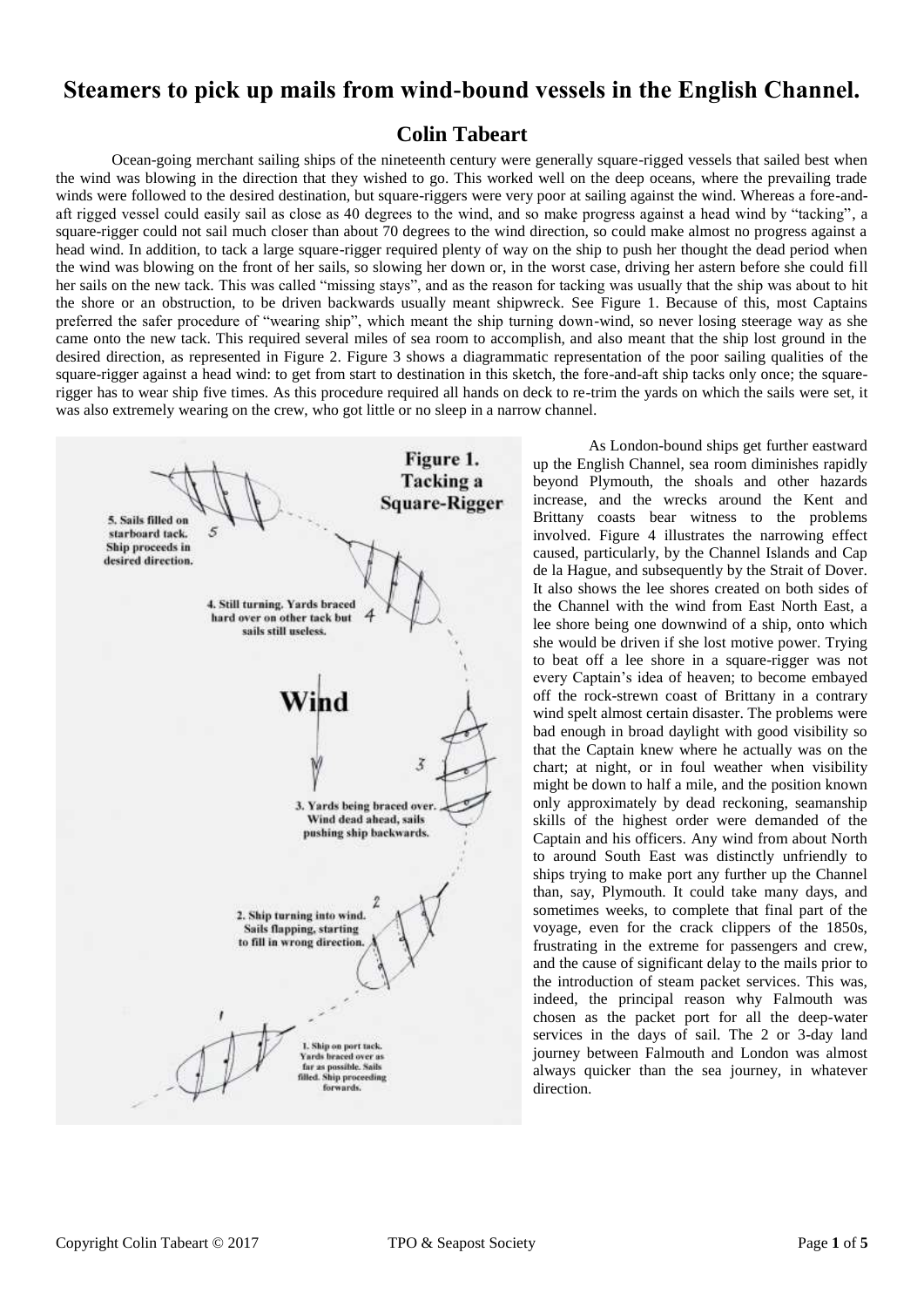

The other problem for a sailing ship was lack of wind. Whilst this was unusual in the Western Approaches and the English Channel, it did happen, especially in the summer. The strong tidal currents in the Channel required more than just a little wind to make significant progress against the tide. In light winds ships would attempt to drift up-Channel on the tide and then anchor when the tide turned, repeating the progress on the next favourable tide. In this way 20 miles or so a day might be achieved. Again, weighing anchor by hand with no power-assistance was a back-breaking evolution, distinctly not Jolly Jack's idea of fun.

Since the Post Office sailing packets all put into Falmouth (weather permitting), the prime delay to the mails was to ship letter mails. These were not particularly important for news from Europe, since that generally came by packet across the Channel to Dover and other packet ports several times a week, but news from North and South America and the West Indies by the monthly packets was usefully supplemented by ship letter mails, and there were no packets to Africa or Australia at this time, so news from those continents was keenly sought, and had to come by private ship. Against this background the Post Office decided to experiment with a contract steam ship available at a strategic point, to go to sea when weather conditions indicated potential problems getting up the Channel to contact ships making no progress, and relieve them of their mails for conveyance to Falmouth or other convenient port for onward transmission by land. This logical move was not purely an altruistic attempt to speed the mails; it was financially attractive to the Post Office as the following consideration of the way that ship letters were charged will show.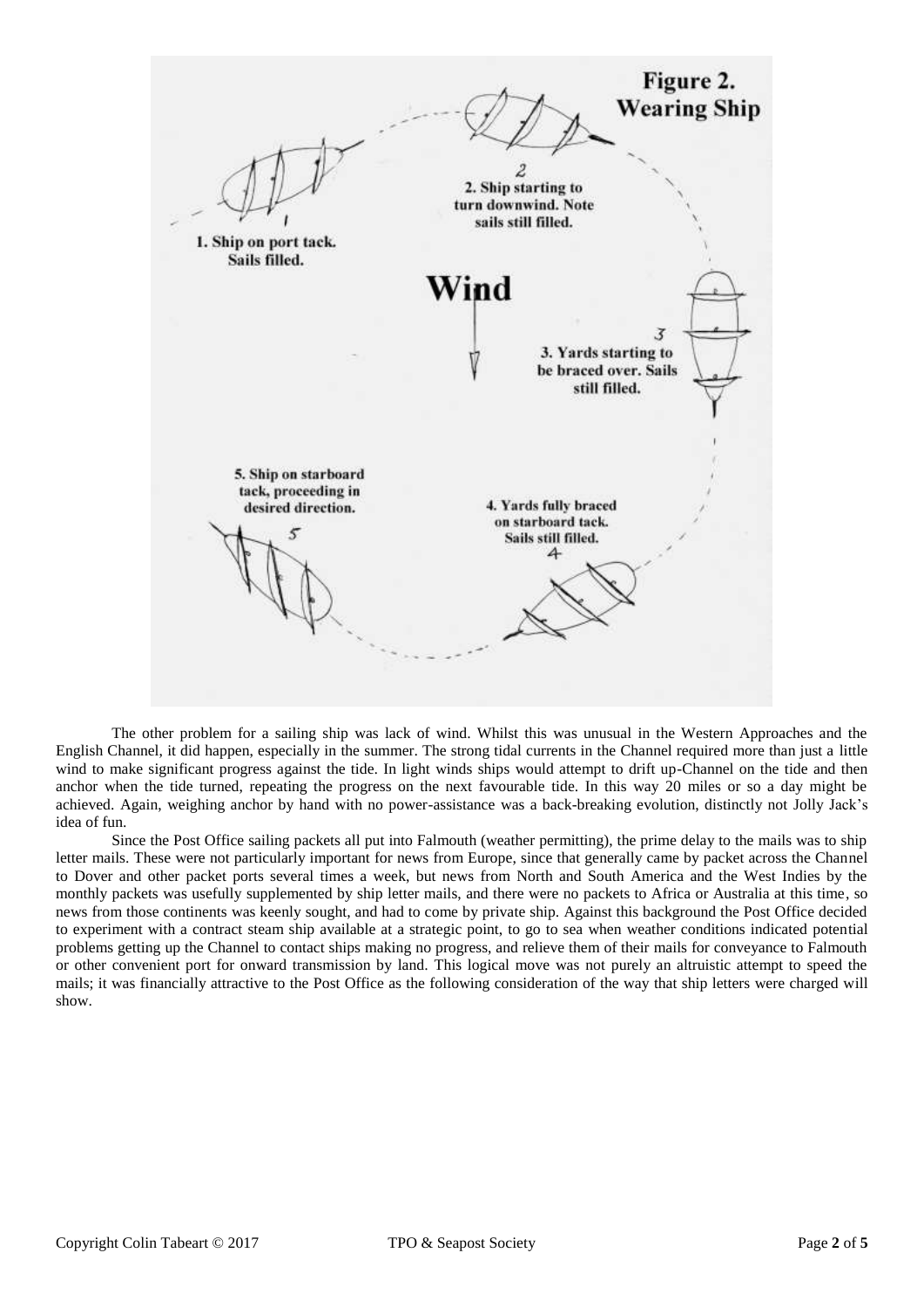

The postage required from the recipient of a ship letter in the 1830s consisted of two elements: a standing charge of 8d ship letter rate, wherever the letter was landed, and UK inland postage from the port of landing to the place of destination. To take a common example, a letter to London landed at London would net the Post Office just the 8d ship letter fee; the same letter landed at Falmouth would net the same 8d, plus UK inland from Falmouth to London of one shilling, a 150% increase in revenue. This increase was considered likely to more than pay for the cost of the contract steamer, as may be seen in the Minute reproduced below.

The following advertisement appeared on page 1 of *The Times* dated 19 October 1836:

*"His Majesty's Postmaster General is ready to receive Tenders to contract for the Conveyance of letters from vessels windbound in the Channel by a steam vessel of not less than 100 HP to be stationed at Falmouth. The vessel to be properly manned and equipped to the satisfaction of the Postmaster General, and to proceed to sea when she shall receive directions from the agent to the Post Office at Falmouth. The letters received from vessels to be delivered at the first port that can be conveniently reached. The contract will be for 12 months certain subject to 3 months notice to quit from either party to it after the expiration of that period. Sealed offers to be delivered at the Secretary's Office of this Department before noon on 31st inst., endorsed "Tender for Steam Vessel at Falmouth". By Command, WL Maberly<sup>1</sup> , General Post Office."*

Colonel Maberly summarized the results of this advertisement in a Minute to the Postmaster-General, quoted in full below.

-

Copyright Colin Tabeart © 2017 TPO & Seapost Society Page **3** of **5**  $^{\rm l}$  Colonel WL Maberly, Secretary to the Post Office.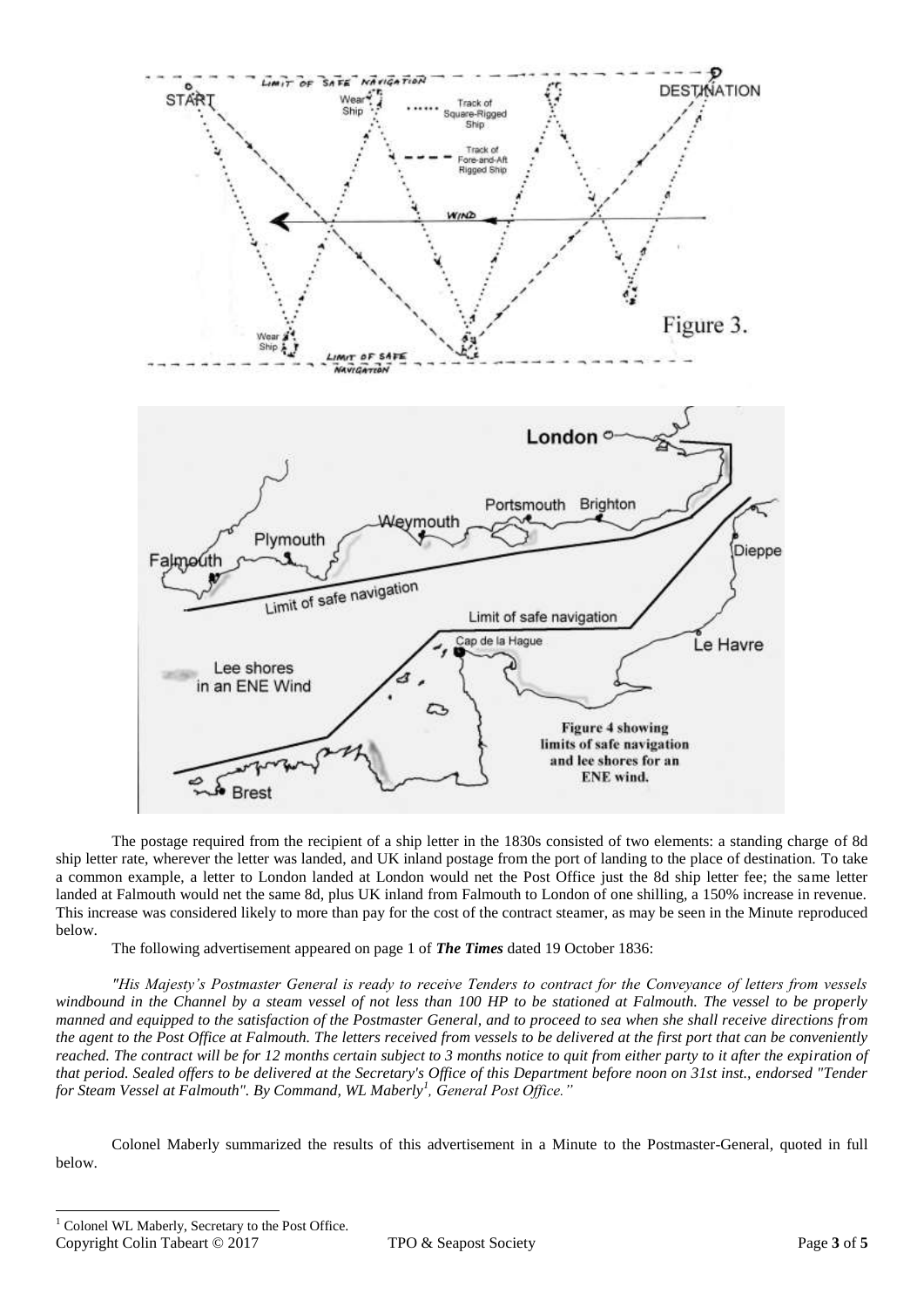### **Report to the Postmaster General dated 9 November 1836<sup>2</sup> Steamers to pick up mails from wind-bound vessels in the English Channel.**

#### "My Lord,

In compliance with your  $Lps<sup>3</sup>$  instructions I caused advertisements<sup>4</sup> to be inserted in the London Papers inviting Tenders for the service of a steam vessel, of not less than 100 Horses Power for the purpose of collecting letters from vessels wind bound in the Channel, the following have been presented.

- 1. Hayward. 70 horse power, £6250 per ann. with a deduction of £6 per diem, when not employed.
- 2. Robinson. 80 horse power, £4400 p ann.
- 3. Harris. 120 do, £8450 p ann. (£650 per lunar month)
- 4. Bessel. 100 do, £6000 per ann. with coals (General Steam Navigation Co) £3500 without coals.

"Mr. Bessell also tendered vessels of 120 and 160 Horses Power respectively, but I do not enter into those points, because the power of 100 Horses was considered sufficient for the purpose.

"The parties having made their tenders in such different form, I deemed it advisable to call upon Mr. Bessel, Mr. Harris, who alone had proposed to furnish vessels of the required power for further Tenders, taking as the basis of the contract the principle laid down by Mr. Hayward, viz a deduction from the total sum required for every day the vessel should not be engaged in the P.O. service, and the result of my application to the two parties has been, that after an interview which they requested to have with me for further information on the subject fresh tenders have been sent in, that from the General Steam Navigation Company at £3000 per ann., with an addition of £19 per day for every day employed - the other from Mr. Harris at the rate of £7500 p ann., finding everything & allowing the P.O. half the receipts from passengers & towing, £7200 without that allowance, £5900 if coals are found by the P.O., and £10400 allowing a deduction of £14 per diem, for every day when not employed, and allowing ½ the proceeds from Passengers & towage.

"Your Lp will observe from these offers that notwithstanding all the explanation which was afforded, I have still been unable to induce the parties to tender upon the principle I wished; as however in the present state they furnish me with the means of making such a comparison as is sufficient for all practical purposes, I have been satisfied to receive them as they are, and now proceed to state the data upon which I recommend Your Lp to accept the offer of the Steam Navigation Company as by far the most advantageous to the Public. The chief point to be considered in bringing these tenders into comparison is the probable number of days which the vessel may be employed upon the service, Mr. Attwood, the Managing Director of the Steam Navigation Company cordially admitted in his conversation with me that his estimate had been formed on the supposition that 150 days wd be the period for which the vessel would be required. Mr. Phillips, the agent for the New York packets, who was good enough to call upon me, in order to furnish me with inf[ormation] calculated that the steamer would have to be dispatched from Falmouth at least 30 times in the year and that she ought to cruise upon a line drawn about 49.30 latitude, and as far west as Your Lp should decide, he even said to the  $8<sup>th</sup>$  degree of longitude. Though I should conceive you would scarcely authorise the vessel to proceed to so great a distance to the west, at least 3 or 4 days would be consumed upon such a voyage, and we have therefore the opinions of these 2 parties, the one calculation of the service to last 90, the other 150 days.

"To obtain however still further information on this point, which after all must be wholly conjectural, I have caused a return to be made out of the daily arrivals, at all ports east of Falmouth, of vessels with ship letters during the last year, & assuming that where the no. of arrivals was ten or upwards, on any particular day, that these vessels were previously wind bound, to account for their coming in in such unusual numbers, I find the number of occasions when such arrivals took place within the year was 56. Taking 56 therefore as the number of times which the steamer would have to go out from Falmouth, and 3 days as the average of the trip, we again get a number of days not far different from that taken by the Steam Navigation Company, & tho' in my opinion the period for which we shall require the service of the steamer will be much less not exceeding 120 or 130 days, this number may be assumed to be sufficiently accurate, in the absence of all other information, to enable you to decide upon the question. Taking then the number of days at 150 the comparison between Mr. Bessell of the Steam Navigation Company, and Mr Harris would stand as follows. The S. Navigation Co. offer the vessel at the rate of £3000 per ann, and £19 per day for every day she shall be employed by this Dept, which at 150 days, amounts to £2850, making a total for the year of £5850. Mr Harris offers the vessel for the sum of £10400 per ann. with a deduction of £14 per day for every day she shall be employed<sup>5</sup>. This sum still assuming 150 days to be the number for which the vessel would be required, gives 215 as the no. of days when [em]ployed amounting when multiplied by 14 to the sum of £3010 per ann. & involving a total expence of £7390. From this however is to be deducted the amount of half Towage and passage Money as stated in No. 4 of the second tender marked B and which from a comparison of No. 152 of the same paper they estimate at £300 per ann. leaving the total amount of the tender at £7090, or £1240 more than that sent in by the Steam Navigation Company. I assume therefore Your Lp will adopt the terms offered by this Company, should you agree in the reasoning of this report as to the principles which should guide your acceptance of the Tender. Your Lp will see that in their first offer, the Steam Navigation Company tendered for the service at a fixed sum of £3500 per ann. provided the coals necessary for the service were provided by this Department. Taking the consumption of coals at the rate of 12 lbs per Horse Power, per hour, the calculation of the Steam Navigation Company (a little more than 12 tons per day) at 25/- per ton, it would amount at the 150 days to £2325 per ann. Upon this principle therefore the total sum would be £5825 per ann. or £25 less than upon that which I have submitted for your approval. But against this there must be placed on the other side, the necessity of having a Depot of Coals at Falmouth, or even if we could procure a supply from the Admiralty Store, the necessity of constant

Copyright Colin Tabeart © 2017 TPO & Seapost Society Page **4** of **5**

<sup>-</sup>2 POST 41/6, Packet Report Book, pages 424-425 and 439-446

<sup>&</sup>lt;sup>3</sup> Contemporary abbreviation for "Lordship's"

<sup>4</sup> See transcript of advertisement *The Times* for 19 October 1836 above

<sup>&</sup>lt;sup>5</sup> The subsequent argument makes it clear that here is meant, "employed by her owners, not the Post Office".